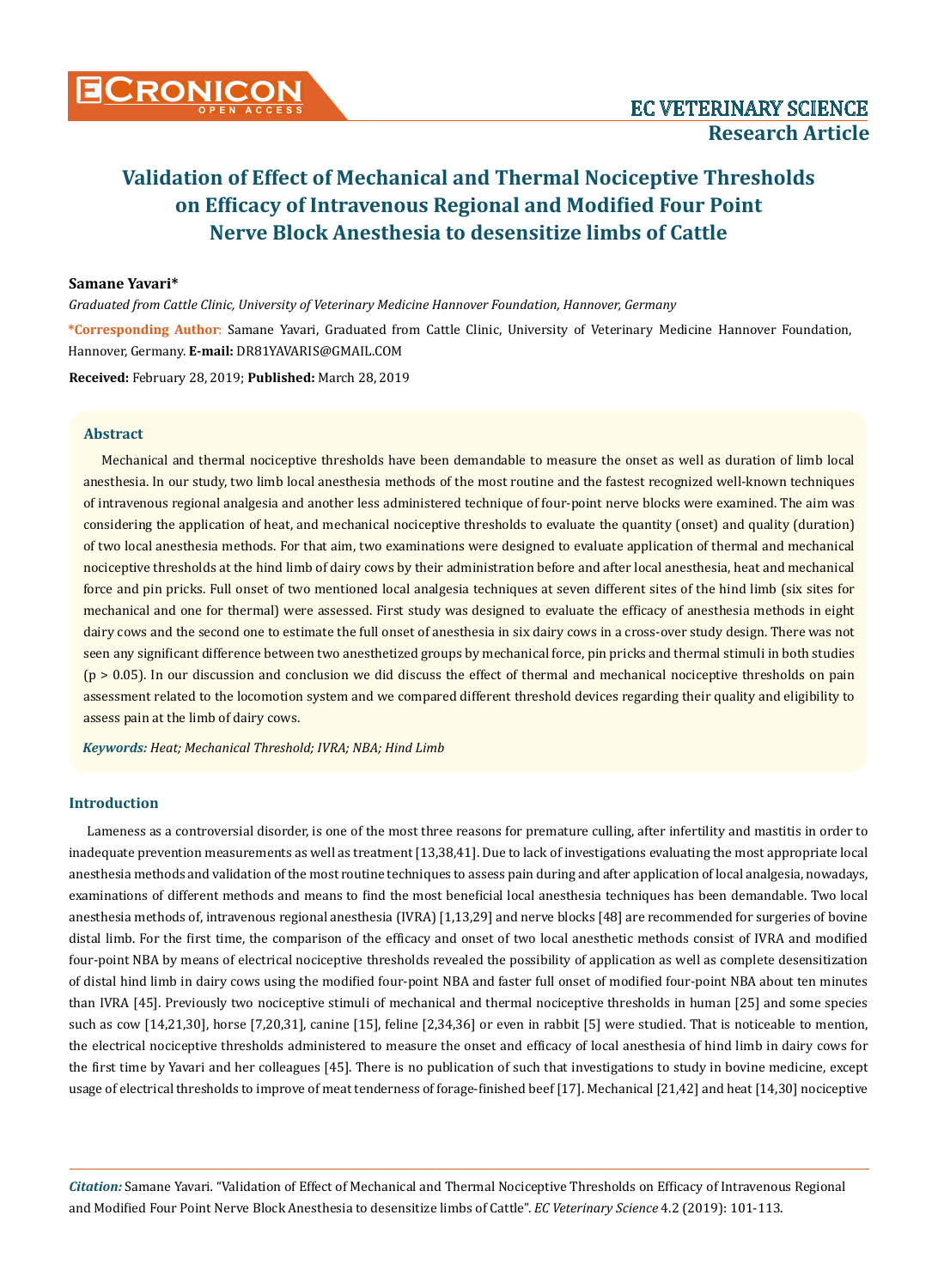102

thresholds were previously examined in dairy cows. There are different heat stimulators to use in dairy cows for instance laser-based devices [30,40], wireless thermal thresholds [27,28] or radiant heat in horses [7]. Some examples of application of mechanical threshold can be pneumatically actuated blunt pin [27], pressure nociceptive threshold [10], the pneumatic actuator to drive a pin into the tissue [9] or a pneumatically operated piston pressing a blunt ended pin on the animals' body under the computer control [7]. Mechanical nociceptive stimulators are commonly used due to easiness to administer at the limb [8], while thermal nociceptive thresholds can be selected to measure pain in order to their reliability to measure the nociception by behavioral responses [14]. Therefore, the focus of this publication would be the consideration of effectiveness of thermal and mechanical thresholds application to measure pain at the hind limb of dairy cows. We consider the effect of those nociceptive thresholds regarding to the local anesthesia.

### **Materials and Methods**

The study was approved by Niedersächsisches Landesamt für Verbraucherschutz und Lebensmittelsicherheit under the research permit number (33.19-42502-04-1511970).

### **Study 1**

### **Animals and study design**

Eight non-lactating/pregnant and healthy German Holstein Friesian dairy cows in a cross- over design (2 x 4) were selected. The animals were divided into two groups. The animals of group 1 received 20 ml Procaine (Procasel 2%, Selectavet) under Intravenous Regional Anesthesia while, 10 - 15 ml Procaine per each injection sites was applied for our modified four point nerve block anesthesia in the cows of group 2. The study was performed in the duration of about 50 minutes before LR, 60 minutes in LR on surgical tipping table and afterwards 30 minutes following returning cows to standing position from LR. All cows were housed together in free stall before study. They received routine diet for healthy non-pregnant/non-milking dairy cows.

### **Intravenous regional anesthesia**

Intravenous Regional Anesthesia was administered using two different hind limb vein digitalis lateralis communis IV was used to inject 20 ml Procasel 2% after application of tourniquet. After lateral recumbency and fixing the legs with tipping table bandage, the right hind leg was washed with water and soap and cleaned carefully at the area of anesthesia's administration and afterwards this area was shaved. After drying the cleaned shaved anesthesia's area, alcohol and iodine were applied respectively to disinfect the planned areas. Four min before administration of Intravenous Regional Anesthesia, rubber tourniquet was fixed around the leg above the fetlock joint at metatarsal region and then IVRA was applied distal to the tourniquet. In cases which reaching the vein digitalis lateralis communis IV was not possible, digitalis dorsalis communis III was applied for intravenous regional anesthesia.

### **Modified four point nerve block anesthesia**

To desensitize the right hind leg in lateral recumbent dairy cows, in overall, 50 - 70 ml Procasel 2% was applied. The dosage of anesthetic was not cared in order to different cows' body weights and so on. In average, 62.2 ml Procasel 2% was used per each cow for this anesthesia method. For our modified 4-point NBA, the anesthesia's regions include of dorsal, lateral and medial sites of metatarsus were washed and cleaned. Thereafter, the areas of injections for 4 - point nerve block anesthesia, consisting of superficial and deep peroneal (fibular) nerves, as well as lateral and medial plantar nerves of the tibial nerve, were shaved carefully. Then, shaved and cleaned areas were scrubbed carefully with the piece of alcohol and then iodine. Afterwards, to desensitize the superficial fibular nerve, about 15 ml Procasel 2% with 21 gauge needle was injected directly beneath the skin subcutaneously at the dorsal hind leg about 5 cm proximally to the hock joint (Figure 1). Thereafter to desensitize the deep fibular nerve about 15 ml Procasel 2% using 21 gauge needle was injected carefully into the proximal region of the dorsal longitudinal groove (sulcus longitudinalis dorsalis) of the metatarsus (Figure 2) under careful injection due to accompany the dorsal metatarsal vein and artery with deep fibular nerve in the groove (Figure 3). Then, to desensitize the lateral plantar nerve, after finding superficial and deep flexor tendons, about 15 ml track of Procasel 2% using needle gauge 21 was injected in the middle of lateral metatarsus peri-neurally in the palpable groove dorsal to the superficial and deep flexor tendons (Figure 4). Finally to desensitize the medial plantar nerve, about 15 ml track of Procasel 2% using needle gauge 21 was injected in the middle of medial metatarsus pri-neurally dorsal to the superficial flexor tendon (Figure 5).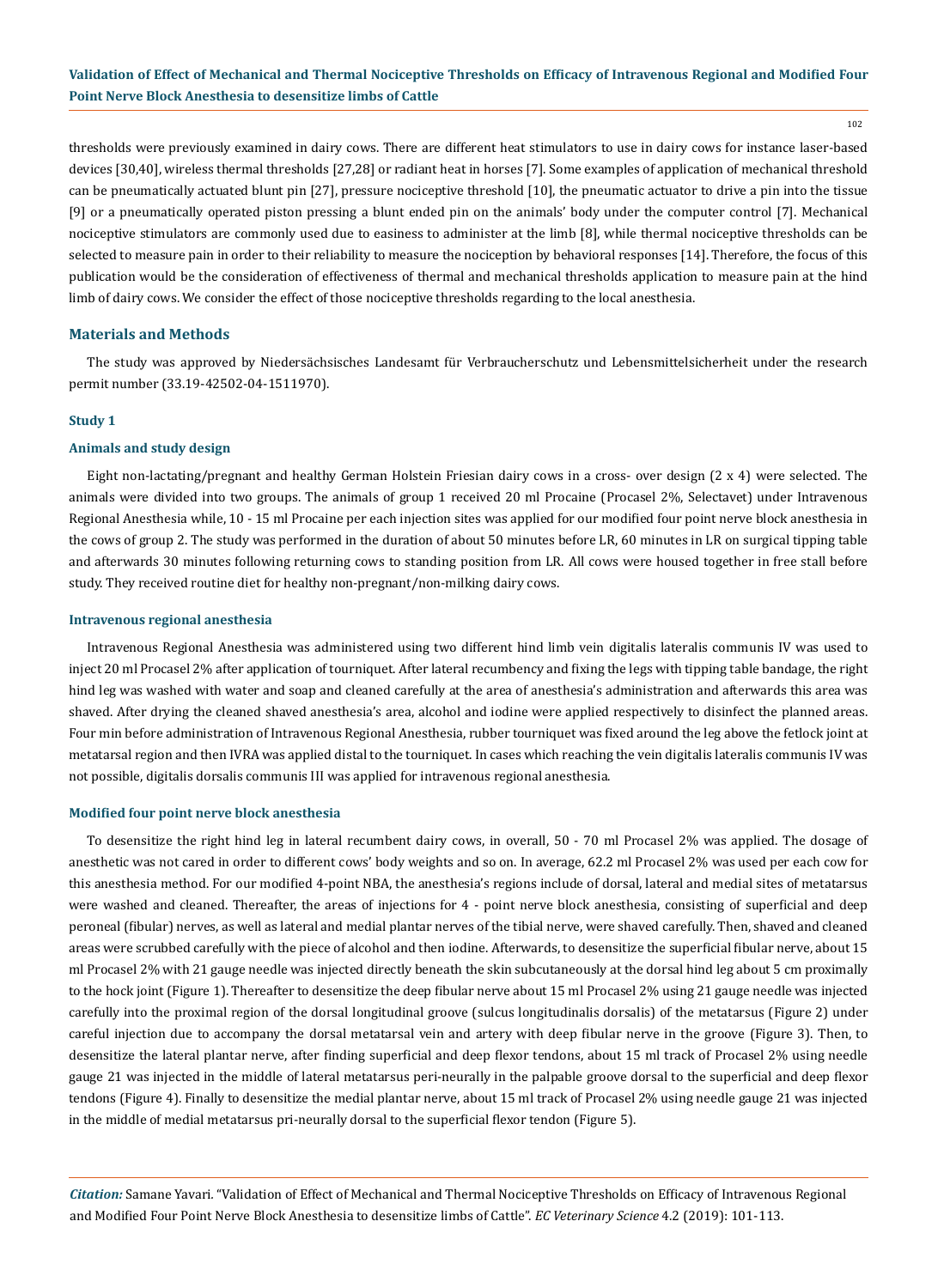103



*Figure 1: The point of scalpel shows superficial fibular nerves.*



*Figure 2: Dorso-medial aspect of metatarsus. Deep fibular nerve alongs with the dorsal metatarsal artery and vein in the groove.*



*Figure 3: Cross dissection of metatarsus. Dorsal metatarsal vein, Deep fibular nerve and Dorsal metatarsal artery.*



*Figure 4: The point of needle shows lateral plantar nerve.*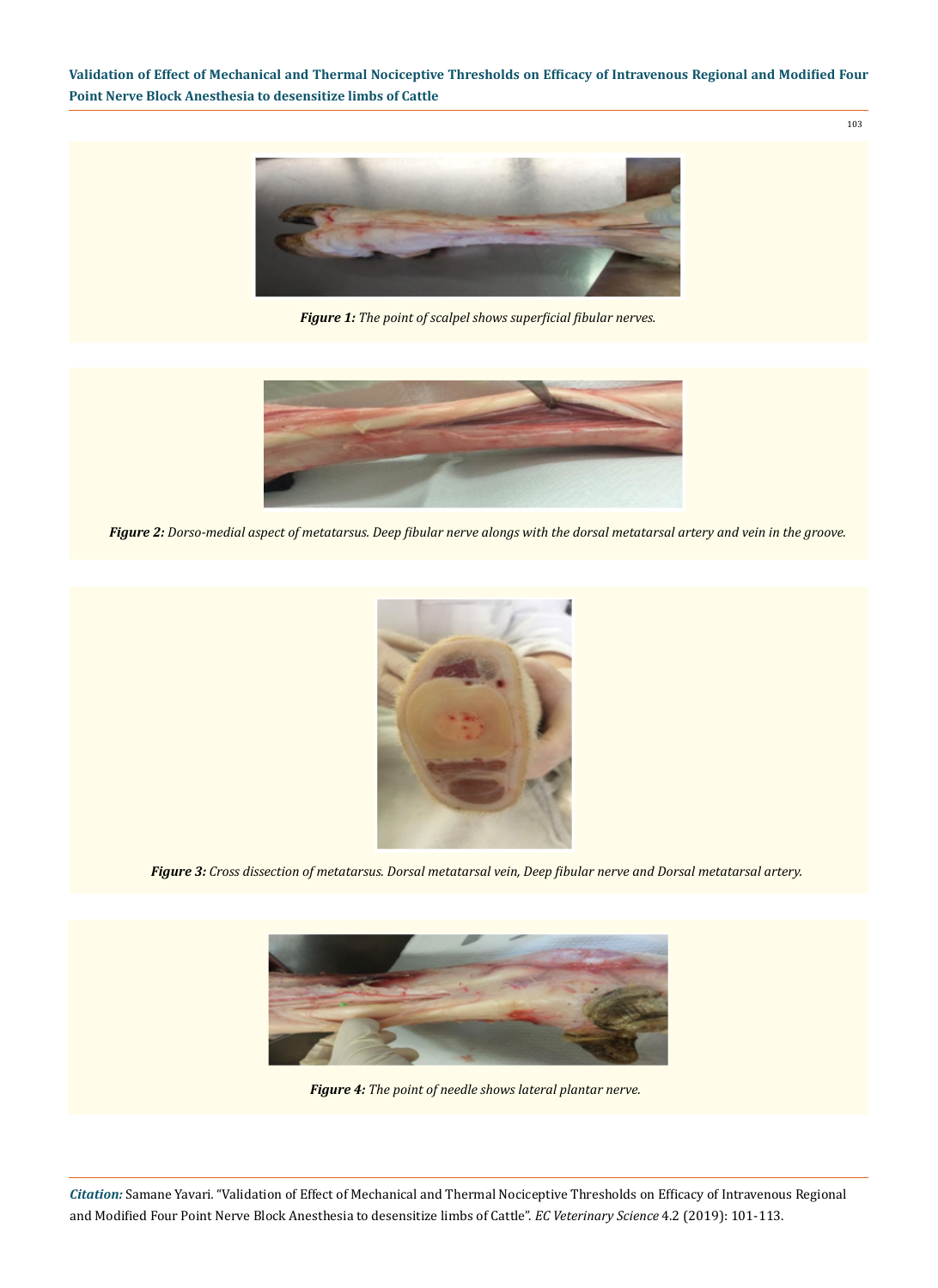104



*Figure 5: The point of needle shows medial plantar nerve.*

#### **Mechanical nociceptive threshold**

Mechanical measurements were done by using pin pricks as well as force in Newton. To measure mechanical nociceptive responses, pin pricks and force in Newton were administered in three different sites. First, lateral and medial sites of fetlock joint, second lateral and medial flexor tendon and third, lateral and medial heel bulb three times (t-10 min, t+15 min and t+30 min; t0 = anesthesia time). By this method, the pressure required to produce a response from the cattle was identified by movement of claw. The identification numbers for mechanical recording were 0 - 5 for pin pricks and 0 - 20 for force in Newton. Mechanical nociceptive thresholds were applied after finishing heat stimulation.

### **Heat nociceptive threshold**

Measuring thermal nociceptive threshold was done by using Wireless Thermal Threshold Testing System (WTT) (Topcat metrology Ltd) with the thermal cut-out at 55˚C. The thermal threshold probe was attached to the shaved cleaned dorso-lateral coronary band of the right claw. The responses of heat nociception thresholds were recorded 10 minutes before anesthesia while 2 other nociception stimulations were administered 15 minutes and 30 minutes after anesthesia in the lateral recumbent cows. Movement of claw after application of thermal stimulation thorough increasing the heat nociception threshold was realized as a thermal nociceptive response and the temperature at which dairy cow responded to the stimuli was recorded as a thermal nociceptive threshold.

### **Study 2**

### **Animals and study design**

Six non-lactating/pregnant and healthy German Holstein Friesian dairy cows in a cross over design (2 x 3) were used under two treatments with either IVRA or NBA. The examined cows in study 2 were different from study 1. The animals were divided into two groups. The animals of group 1 received 20 ml Procaine (Procasel 2%, Selectavet) under Intravenous Regional Anesthesia while, in average 60 ml Procaine was applied for our modified 4 - point Nerve Block Anesthesia in the cows of group 2. The examination time schedule of study was around 20 minutes standing position after getting cows from the free stall, 40 minutes in lateral recumbency on surgical tipping table and finally 5 minutes after returning cows to standing position from lateral recumbency.

#### **Local anesthesia**

The intravenous regional anesthesia and modified four point nerve block anesthesia were performed as study 1.

#### **Mechanical nociceptive threshold**

All steps as study 1 mechanical nociceptive threshold responses were recorded using force tool in Newton and pin pricks at six different sites includes of lateral and medial heel bulb, dorsalis fetlock joints and flexor tendon 5 minutes before administration of anesthesia as well as 5, 7.5, 10, 12.5, 15 and 20 minutes after anesthesia application (t0 = anesthesia time).

#### **Statistical evaluations**

Statistical evaluation was done by means of the Statistical Analysis System package (SAS version 9.3 for Windows, SAS institute Inc, Cary, NC, USA): ANOVA for repeated measurements (GLM) as well as analysis of variance and T-Tests as well as additionally Wilcoxon Test for non-parametric pin pricks noxious stimuli responses. The evaluated data were presented as Mean ± SD. The nociceptive threshold responses were assessed before and after anesthesia. As a repeated measurement, the level of significance was set at P < 0.05 for all parameters while for T-Test, α correction of p-values were performed. Therefore, the level of significance for T-Test of nociceptive threshold responses was set at  $P < 0.01$ .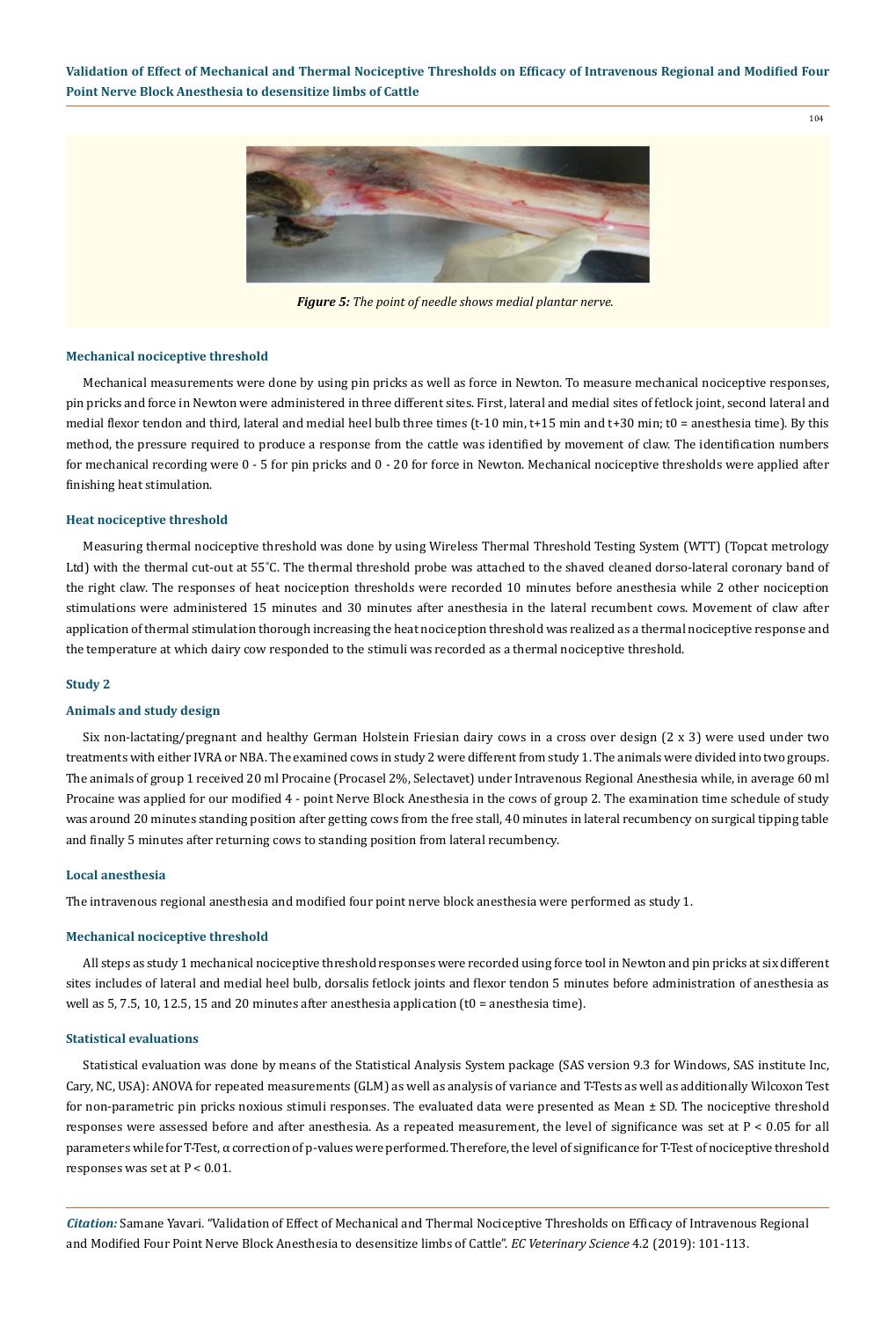### **Results**

### **Study 1**

The Mean ± SD scores regarding thermal and mechanical nociceptive thresholds have been presented in table 1.

| Time related to local anesthesia (minutes) Statistics |             |                          |      |              |           |              |           |          |              |             |  |  |  |
|-------------------------------------------------------|-------------|--------------------------|------|--------------|-----------|--------------|-----------|----------|--------------|-------------|--|--|--|
|                                                       |             | $t-10$                   |      | t15          |           | t35          |           |          |              |             |  |  |  |
| <b>Parameter</b>                                      | Group       | <b>SD</b><br><b>Mean</b> |      | <b>Mean</b>  | <b>SD</b> | <b>Mean</b>  | <b>SD</b> | Group    | <b>Time</b>  | Group* time |  |  |  |
| TTR (°C)                                              | <b>IVRA</b> | 53.46                    | 2.28 | 55           |           | 55           |           | 0.46     | $0.0008**$   | 0.57        |  |  |  |
|                                                       | <b>NBA</b>  | 52.45                    | 3.01 | 55           |           | 55           |           |          |              |             |  |  |  |
| Lat. Bulb MPR                                         | <b>IVRA</b> | 12.62                    | 3.99 | 20           |           | 20           |           | $0.032*$ | $< .0001**$  | $0.010*$    |  |  |  |
|                                                       | <b>NBA</b>  | 17.50                    | 4.34 | 20.12        | 0.35      | 20           |           |          |              |             |  |  |  |
| Med. Bulb MPR                                         | <b>IVRA</b> | 16.12                    | 3.97 | 20           |           | 20           |           | 0.53     | $0.0011**$   | 0.44        |  |  |  |
|                                                       | <b>NBA</b>  | 17.81                    | 4.30 | 19.75        | 0.70      | 20           |           |          |              |             |  |  |  |
| Lat. Bulb MNR                                         | <b>IVRA</b> | 3.62                     | 0.91 | $\mathbf{0}$ |           | $\mathbf{0}$ |           | 0.12     | $< .0001$ ** | 0.028       |  |  |  |
|                                                       | <b>NBA</b>  | 2.37                     | 1.59 | 0.12         | 0.35      | $\mathbf{0}$ |           |          |              |             |  |  |  |
| Med. Bulb MNR                                         | <b>IVRA</b> | 2.87                     | 1.45 | $\mathbf{0}$ |           | $\mathbf{0}$ |           | 0.86     | $< .0001$ ** | 0.97        |  |  |  |
|                                                       | <b>NBA</b>  | 3.00                     | 1.41 | $\mathbf{0}$ |           | $\mathbf{0}$ |           |          |              |             |  |  |  |
| Lat. Ten MPR                                          | <b>IVRA</b> | 18.62                    | 2.32 | 20           |           | 20           |           | 0.11     | 0.07         | 0.07        |  |  |  |
|                                                       | <b>NBA</b>  | 20                       |      | 20           |           | 20           |           |          |              |             |  |  |  |
| Med. Ten MPR                                          | <b>IVRA</b> | 18.62                    | 2.53 | 20           |           | 20           |           | 0.09     | 0.059        | 0.059       |  |  |  |
|                                                       | <b>NBA</b>  | 20                       | 0.53 | 20           |           | 20           |           |          |              |             |  |  |  |
| Lat. Ten MNR                                          | <b>IVRA</b> | 1.62                     | 1.18 | $\theta$     |           | $\mathbf{0}$ |           | 0.54     | $< .0001$ ** | 0.68        |  |  |  |
|                                                       | <b>NBA</b>  | 2.12                     | 1.95 | $\Omega$     |           | $\mathbf{0}$ |           |          |              |             |  |  |  |
| Med. Ten MNR                                          | <b>IVRA</b> | 1.87                     | 0.99 | $\Omega$     |           | $\mathbf{0}$ |           | 0.17     | $< .0001**$  | 0.14        |  |  |  |
|                                                       | <b>NBA</b>  | 1.00                     | 1.41 | $\mathbf{0}$ |           | $\Omega$     |           |          |              |             |  |  |  |
| Lat. Dors MPR                                         | <b>IVRA</b> | 18.87                    | 2.10 | 20           |           | 20           |           | 0.11     | 0.18         | 0.08        |  |  |  |
|                                                       | <b>NBA</b>  | 20.12                    | 0.35 | 20           |           | 20           |           |          |              |             |  |  |  |

*Table 1: Mean ± SD scores of Thermal Threshold Response (TTR), Electrical Threshold Response (ETR), Mechanical Pressure Response at Lateral Heel Bulb (Lat. Bulb MPR), Mechanical Pressure Response at Medial Heel Bulb (Med. Bulb MPR), Mechanical Needle Response at Lateral Heel Bulb (Lat. Bulb MNR), Mechanical Needle Response at Medial Heel Bulb (Med. Bulb MNR), Mechanical Pressure Response at Lateral Flexor Tendon (Lat. Ten MPR), Mechanical Pressure Response at Medial Flexor Tendon (Med. Ten MPR), Mechanical Needle Response at Lateral Flexor Tendon (Lat. Ten MNR), Mechanical Needle Response at Medial Flexor Tendon (Med. Ten MPR), Mechanical Pressure Response at Lateral Dorsal Fetlock Joint (Lat. Dors MPR), Mechanical Pressure Response at Medial Dorsal Fetlock Joint (Med. Dors MPR), Mechanical Needle Response at Lateral Dorsal Fetlock Joint (Lat. Dors MNR), Mechanical Needle Response at Medial Dorsal Fetlock Joint (Med. Dors MNR) in 8 cows that were treated (t0 = anesthesia time) with either Intravenous Regional Anesthesia (IVRA) or Nerve Block Anesthesia (NBA) in lateral recumbency. To measure Mechanical pressure Response (MPR), Force in Newton and to record Mechanical Needle Response (MNR), Needle Pricks were used.*

*G: Treatment effect; T: Time effect; T×G: Time × Treatment effect; IVRA: Intravenous Regional Anesthesia; NBA: Nerve Block Anesthesia; LR: Lateral Recumbency; TTR: Thermal Threshold Response; Lat. Bulb MPR: Mechanical Pressure Response at Lateral Heel Bulb; Lat. Bulb MNR: Mechanical Needle Response at Lateral Heel Bulb; Lat. Ten MPR: Mechanical Pressure Response at Lateral Flexor Tendon; Lat. Ten MNR: Mechanical Needle Response at Lateral Flexor Tendon; Lat. Dors MPR: Mechanical Pressure Response at Lateral Dorsal Fetlock Joint; Lat. Dors MNR: Mechanical Needle Response at Lateral Dorsal Fetlock Joint; Med. Bulb MPR: Mechanical Pressure Response at Medial Heel Bulb; Med. Bulb MNR: Mechanical Needle Response at Medial Heel Bulb; Med. Ten MPR: Mechanical Needle Response at Medial Flexor Tendon; Med. Ten MPR: Mechanical Pressure Response at Medial Flexor Tendon; Med. Dors MPR: Mechanical Pressure Response at Medial Dorsal Fetlock Joint; Med. Dors MNR: Mechanical Needle Response at Medial Dorsal Fetlock Joint.*

 $\alpha$  correction set to P < 0.016 as a significant group difference between two treatment groups per each examination.

*Bold values differ significantly from baselines.* 

*\*P < 0.05; \*\*P < 0.01.*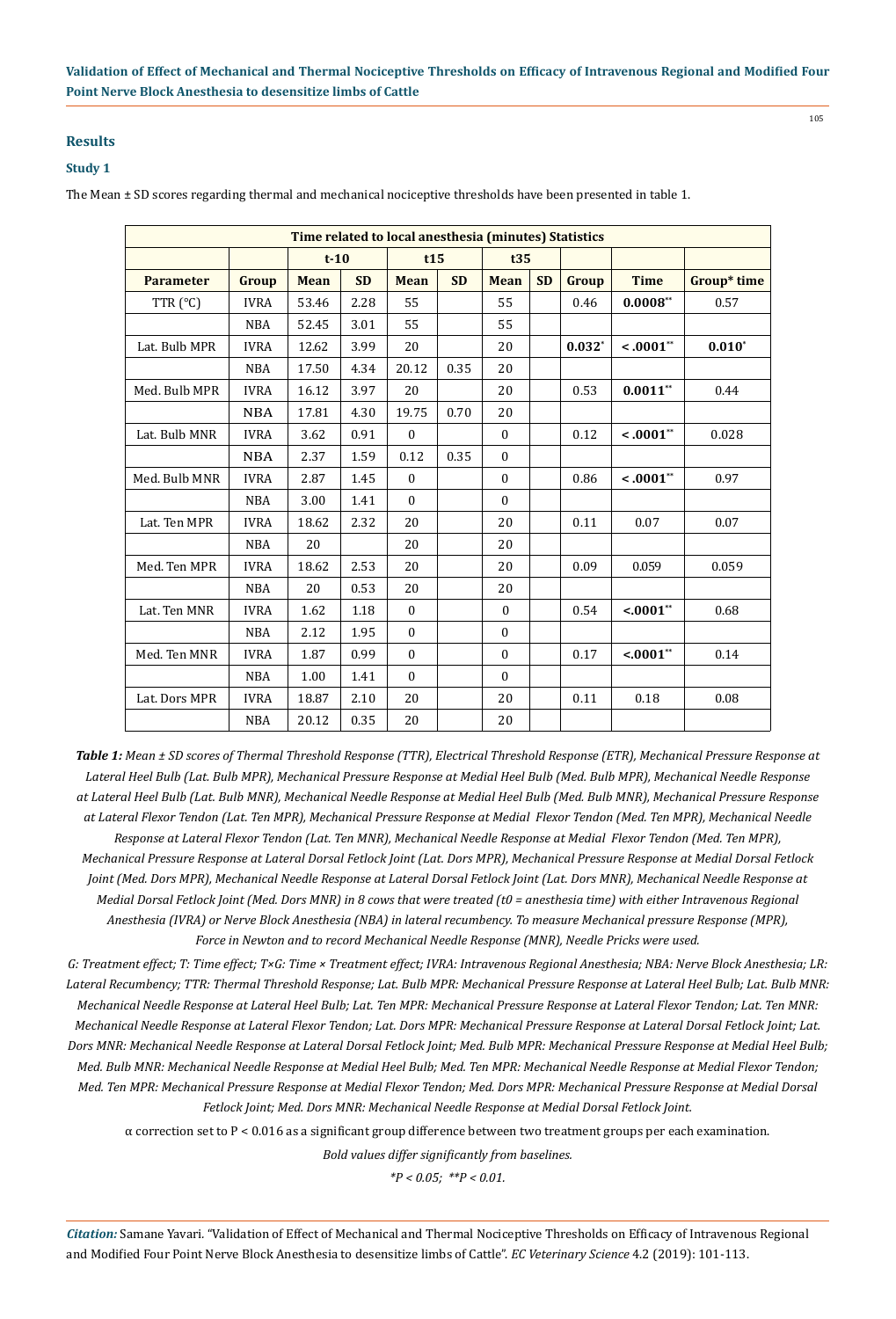#### **Nociceptive threshold responses**

Assessed results showed no significant group difference regarding type of anesthesia following application of thermal nociceptive thresholds while only the significant effect of time  $(P = 0.0008)$  related to thermal nociceptive threshold responses was observed. Regarding mechanical pressure and pin pricks nociceptive thresholds, any significant group difference after anesthesia application was not observed at any measured sites, except significant group effect of mechanical force threshold at lateral heel bulb (P = 0.032) which is related to control group before anesthesia. However, remarkable time effect (P < 0.05) was seen at lateral and medial heel bulb for mechanical pressure and pin prick thresholds as well as flexor tendons at the lateral and medial digit as well as dorsal surface of the fetlock joint for mechanical pin pricks responses. Moreover, significant interaction between time and group was observed related to pressure and pin pricks threshold responses at lateral heel bulb as well as pin prick threshold response at medio-dorsal surface of the fetlock joint  $(P < 0.05)$ .

#### **Mechanical nociceptive threshold responses**

No significant group difference was seen after anesthesia with either IVRA or NBA at all of examined sites consist of lateral and medial coronary band, flexor tendon and dorsal aspect of fetlock joint  $(P > 0.05)$ . All cows had a maximum mechanical pressure nociceptive threshold response 5 minutes following anesthesia while all of examined cows had no reaction to pin pricks 10 minutes after anesthesia with either IVRA or NBA at lateral and medial dorsal aspect of fetlock joint and flexor tendon. However, all examined cows showed no response to mechanical pressure nociceptive thresholds 7,5 minutes as well as pin pricks 10 minutes after anesthesia application at lateral and medial heel bulb. Regarding mechanical pressure nociceptive threshold responses any significant group and interaction between group and time (group\*time) was not seen at any measured site  $(P > 0.05)$ . However, the evaluated mechanical pressure nociceptive responses revealed significant time effect at medial dorsal surface of fetlock joint (P = 0.028), medial surface of flexor tendon (P < 0.0001) and lateral and medial heel bulb ( $P < 0.0001$  and  $P = 0.0005$ ) respectively. Furthermore, related to mechanical pin pricks responses, significant time effect was observed at all six measured sites consist of lateral and medial dorsal aspect of fetlock joint, flexor tendon and heel bulb (P < 0.0001).

#### **Heat nociceptive threshold responses**

According to the results, the mean heat nociceptive threshold responses in both treated groups with either nerve block anesthesia or intravenous regional anesthesia was the same after treatment at t+15 min as well as t+35 min. However, the effect of time was significant (Time effect: P = 0.0008) even though there was not seen any effect of treatment and its interaction with time (Group effect: P = 0.46; Time\*Group effect: P = 0.57). Therefore, in other words, regarding heat threshold responses, the interaction between period and anesthesia as well as treatment with either IVRA or our modified NBA had no effect on pain  $(P > 0.01)$ .

### **Study 2**

The Mean  $\pm$  SD scores of mechanical pin pricks and force in newton have been shown in table 2.

### **Mechanical nociceptive threshold responses**

The mean mechanical pressure nociceptive responses in our modified 4-point NBA group was higher than IVRA group at lateral heel bulb while mean mechanical pressure nociceptive responses in nerve block anesthetized group was at the exactly same level with intravenous regional treated cows at medial heel bulb as well as lateral and medial flexor tendon and lateral and medial dorsal aspect of fetlock joint fifteen minutes after anesthesia. However, mean mechanical pin pricks threshold responses in nerve block anaesthetized groups was greater than intravenous regional anaesthetized groups at lateral heel bulb while mean mechanical pin pricks threshold responses in intravenous regional treated cows was higher than nerve block anesthetized groups at medial dorsal aspect of fetlock joint with the exactly same level at other examined sites fifteen minutes following anesthesia with either intravenous regional or nerve block anesthesia method. The mean mechanical pressure and pin pricks threshold responses in nerve block anaesthetized groups and intravenous regional treated ones had an exactly same level at lateral and medial heel bulb, lateral and medial flexor tendon as well as lateral and medial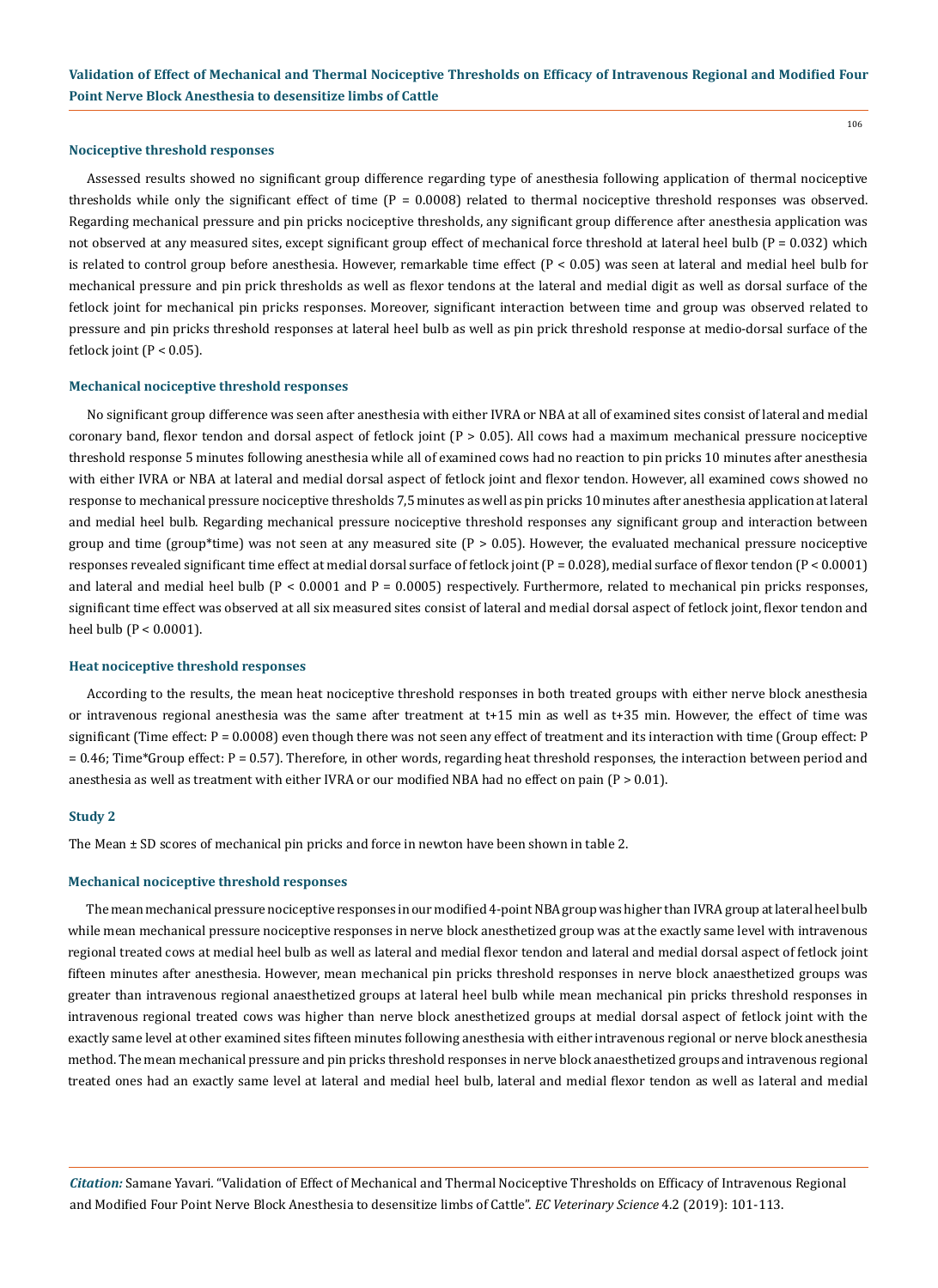107

| Time related to local anesthesia (minutes) |             |              |           |                |           |              |           |                  |           |                  |           |                  |           |                  |           |       |                    |                |
|--------------------------------------------|-------------|--------------|-----------|----------------|-----------|--------------|-----------|------------------|-----------|------------------|-----------|------------------|-----------|------------------|-----------|-------|--------------------|----------------|
|                                            |             | $t-5$        |           | t <sub>5</sub> |           | <b>T7.5</b>  |           | <b>T10</b>       |           | T12.5            |           | <b>T15</b>       |           | <b>T20</b>       |           |       |                    |                |
| <b>Parameter</b>                           | Group       | <b>Mean</b>  | <b>SD</b> | <b>Mean</b>    | <b>SD</b> | <b>Mean</b>  | <b>SD</b> | <b>Mean</b>      | <b>SD</b> | <b>Mean</b>      | <b>SD</b> | Mean             | <b>SD</b> | <b>Mean</b>      | <b>SD</b> | Group | <b>Time</b>        | Group*<br>time |
| Lat. Bulb<br><b>MPR</b>                    | <b>IVRA</b> | 11.66        | 5.71      | 19.16          | 2.04      | 20           |           | 20               |           | 20               |           | 20               |           | 20               |           | 0.63  | $\,<$<br>$.0001**$ | 0.99           |
|                                            | <b>NBA</b>  | 12.50        | 4.92      | $20\,$         |           | 20           |           | 20               |           | 20               |           | 20               |           | 20               |           |       |                    |                |
| Med. Bulb<br><b>MPR</b>                    | <b>IVRA</b> | 16.66        | 5.12      | 19.16          | 2.04      | 20           |           | 20               |           | $20\,$           |           | 20               |           | $20\,$           |           | 0.85  | $0.0005**$         | 0.99           |
|                                            | <b>NBA</b>  | 16.50        | 5.43      | 20             |           | 20           |           | 20               |           | $20\,$           |           | $20\,$           |           | $20\,$           |           |       |                    |                |
| Lat. Bulb<br><b>MNR</b>                    | <b>IVRA</b> | 2.50         | 1.97      | 0.66           | 0.81      | $\mathbf{0}$ |           | $\boldsymbol{0}$ |           | $\boldsymbol{0}$ |           | $\boldsymbol{0}$ |           | $\bf{0}$         |           | 0.58  | $\,<$<br>$.0001**$ | 0.85           |
|                                            | <b>NBA</b>  | 2.50         | 1.37      | $\mathbf{0}$   |           | $\mathbf{0}$ |           | $\mathbf{0}$     |           | $\boldsymbol{0}$ |           | $\boldsymbol{0}$ |           | $\boldsymbol{0}$ |           |       |                    |                |
| Med. Bulb<br><b>MNR</b>                    | <b>IVRA</b> | 2.50         | 1.64      | 0.5            | 0.54      | 0.08         | 0.2       | $\overline{0}$   |           | $\boldsymbol{0}$ |           | $\boldsymbol{0}$ |           | $\boldsymbol{0}$ |           | 0.58  | $\,<$<br>$.0001**$ | 0.88           |
|                                            | <b>NBA</b>  | 2.66         | 0.81      | $\mathbf{0}$   |           | $\mathbf{0}$ |           | $\mathbf{0}$     |           | $\boldsymbol{0}$ |           | $\mathbf{0}$     |           | $\boldsymbol{0}$ |           |       |                    |                |
| Lat. Ten<br><b>MPR</b>                     | <b>IVRA</b> | 20           |           | 20             |           | 20           |           | 20               |           | $20\,$           |           | 20               |           | 20               |           | 0.34  | 0.43               | 0.43           |
|                                            | <b>NBA</b>  | 19.33        | 1.63      | 20             |           | 20           |           | 20               |           | 20               |           | 20               |           | 20               |           |       |                    |                |
| Med. Ten<br><b>MPR</b>                     | <b>IVRA</b> | 16.83        | 3.76      | 20             |           | 20           |           | 20               |           | $20\,$           |           | 20               |           | $20\,$           |           | 0.34  | $< 0001$ **        | 0.99           |
|                                            | <b>NBA</b>  | 16.33        | 5.16      | 20             |           | 20           |           | 20               |           | $20\,$           |           | $20\,$           |           | $20\,$           |           |       |                    |                |
| Lat. Ten<br><b>MNR</b>                     | <b>IVRA</b> | $\mathbf{1}$ | 1.26      | 0.16           | 0.4       | 0.08         | 0.2       | $\mathbf{0}$     |           | $\boldsymbol{0}$ |           | $\boldsymbol{0}$ |           | $\bf{0}$         |           | 0.75  | $< 0001$ **        | 0.99           |
|                                            | <b>NBA</b>  | $\mathbf{1}$ | 1.09      | $\mathbf{0}$   |           | $\mathbf{0}$ |           | $\boldsymbol{0}$ |           | $\boldsymbol{0}$ |           | $\boldsymbol{0}$ |           | $\boldsymbol{0}$ |           |       |                    |                |
| Med. Ten<br><b>MNR</b>                     | <b>IVRA</b> | 1.83         | 1.16      | 0.75           | 1.25      | 0.25         | 0.41      | 0.25             | 0.41      | 0.08             | 0.02      | 0.08             | 0.2       | $\mathbf{0}$     |           | 0.1   | $< 0001$ **        | 0.21           |
|                                            | <b>NBA</b>  | $\mathbf{1}$ | 0.89      | $\mathbf{0}$   |           | $\mathbf{0}$ |           | $\mathbf{0}$     |           | $\mathbf{0}$     |           | $\mathbf{0}$     |           | $\mathbf{0}$     |           |       |                    |                |
| Lat. Dors<br><b>MPR</b>                    | <b>IVRA</b> | 19.83        | 0.4       | 20             |           | 20           |           | 20               |           | $20\,$           |           | 20               |           | 20               |           | 0.37  | 0.34               | 0.53           |
|                                            | NBA         | 17.83        | 5.3       | $20\,$         |           | $20\,$       |           | $\boldsymbol{0}$ |           | 20               |           | $20\,$           |           | $20\,$           |           |       |                    |                |
| Med. Dors<br><b>MPR</b>                    | <b>IVRA</b> | 19.83        | 0.4       | 20             |           | 20           |           | 20               |           | $20\,$           |           | 20               |           | 20               |           | 0.18  | $0.028*$           | 0.08           |
|                                            | <b>NBA</b>  | 17.33        | 4.32      | 20             |           | 20           |           | 20               |           | 20               |           | 20               |           | 20               |           |       |                    |                |
| Lat. Dors<br><b>MNR</b>                    | <b>IVRA</b> | 1.25         | 1.17      | $\bf{0}$       |           | $\mathbf{0}$ |           | $\mathbf{0}$     |           | $\boldsymbol{0}$ |           | $\mathbf{0}$     |           | $\bf{0}$         |           | 0.68  | $< 0001**$         | 0.98           |
|                                            | NBA         | $\mathbf{1}$ | 0.89      | $\mathbf{0}$   |           | $\mathbf{0}$ |           | $\boldsymbol{0}$ |           | $\boldsymbol{0}$ |           | $\boldsymbol{0}$ |           | $\boldsymbol{0}$ |           |       |                    |                |
| Med. Dors<br><b>MNR</b>                    | <b>IVRA</b> | 0.91         | 1.02      | 0.08           | 0.2       | $\mathbf{0}$ |           | $\mathbf{0}$     |           | $\boldsymbol{0}$ |           | $\bf{0}$         |           | $\bf{0}$         |           | 0.68  | $< 0001**$         | 0.54           |
|                                            | <b>NBA</b>  | 0.5          | 0.54      | 0.16           | $0.4\,$   | $0.08\,$     | 0.2       | $\boldsymbol{0}$ |           | $\boldsymbol{0}$ |           | $\boldsymbol{0}$ |           | $\boldsymbol{0}$ |           |       |                    |                |

*Table 2: Mean ± SD scores of Mechanical Pressure Response at Lateral Heel Bulb (Lat. Bulb MPR), Mechanical Pressure Response at Medial Heel Bulb (Med. Bulb MPR), Mechanical Needle Response at Lateral Heel Bulb (Lat. Bulb MNR), Mechanical Needle Response at Medial Heel Bulbl (Med. Bulb MNR), Mechanical Pressure Response at Lateral Dorsal Fetlock Joint (Lat. Dors MPR), Mechanical Pressure Response at Medial Dorsal Fetlock Joint (Med. Dors MPR), Mechanical Needle Response at Lateral Dorsal Fetlock Joint (Lat. Dors MNR), Mechanical Needle Response at Medial Dorsal Fetlock Joint (Med. Dors MNR), Mechanical Pressure Response at Lateral Flexor Tendon (Lat. Ten MPR), Mechanical Pressure Response at Medial Flexor Tendon (Med. Ten MPR), Mechanical Needle Response at Lateral Flexor Tendon (Lat. Ten MNR) and Mechanical Needle Response at Medial Flexor Tendon (Med. Ten MNR) in 6 cows that were treated (t0 = anesthesia time) with either Intravenous Regional Anesthesia (IVRA) or Nerve Block Anesthesia (NBA) in lateral recumbent dairy cows.*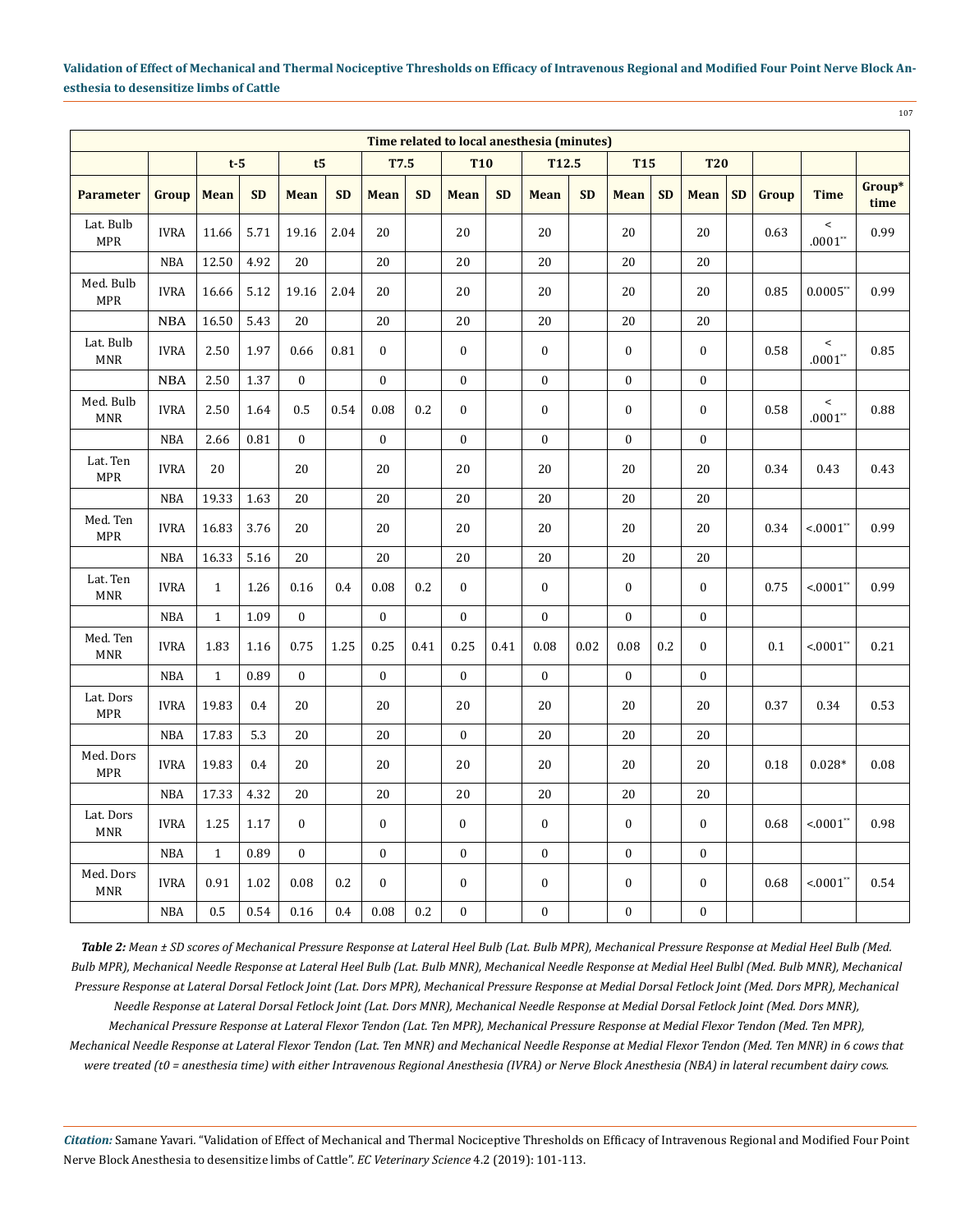108

dorsal aspect of fetlock joint at t+35 min, 35 minutes after anesthesia. Regarding mechanical pressure nociceptive responses, evaluation of recorded results revealed no significant group difference related to type of anesthesia at lateral and medial heel bulb (respectively P = 0.35 and P = 0.35). Furthermore, the mechanical pressure and pin pricks responses at all of the measured sites in both treatment methods were same and no difference was seen between two anesthetized groups 30 minutes after anesthesia. The mechanical pressure nociceptive threshold responses at lateral bulb revealed a significant effect of time as well as its interaction with anesthesia method (Time effect:  $P < 0.0001$ ; Time\*Group effect:  $P = 0.010$ ) while the effect of anesthesia type was not significant (Group effect:  $P = 0.03$ ). At the medial bulb only the significant effect of time (Time effect:  $P = 0.0011$ ) while treatment method as well as interaction between time and type of anesthesia had no effect on pain (Group effect: P = 0.53; Time\*Group effect: P = 0.44), at the medial tendon showed no significant effect of time, group as well as interaction between time and group (Group effect:  $P = 0.098$ ; Time effect:  $P = 0.059$ ; Time\*Group effect: P = 0.059), at dorso-lateral surface of metatarsus showed that there was not any significant effect of time, treatment as well as time and treatment together (Time effect: P = 0.18; Group effect: P = 0.11; Group\*Time effect: P = 0.08), also, at its medial site revealed no effect of time, anesthesia type and their interaction with each other (Time effect: P = 0.09; Group effect: P = 0.78; Time\*Group effect: P = 0.92) and at Lat. Ten revealed no significant effect of treatment and time and their interaction with each other (Time effect:  $P = 0.07$ ; Group effect: P = 0.11; Group\*Time effect: P = 0.07), while the mechanical needle pricks nociceptive threshold responses at Lat. Bulb demonstrated only significant time and its interaction with group (Time effect:  $P < 0.0001$ ; Time\*Group effect:  $P = 0.028$ ) while there was not seen any significant effect of anesthesia (Group effect: P = 0.12), at Med. Bulb showed the significant effect of time (Time effect: P < 0.0001) while any effect of treatment method and its interaction and time was not seen (Group effect: P = 0.86; Time\*Group effect: P = 0.97), at Lat. Dors. showed although time had a significant effect on pain (Time effect:  $P = 0.0004$ ) any significant effect of treatment and its interaction with time was not seen (Group effect:  $P = 0.1$ ; Group\*Time effect:  $P = 0.08$ ) and at Lat. Ten revealed that only the effect of time ( $P < 0.0001$ ) while the impact of treatment and its interaction and time was not significant (Group effect:  $P = 0.5$ ; Group\*Time effect:  $P = 0.6$ ), at Med. Ten again revealed the significant effect of time (Time effect: P < 0.0001) and no significant impact of anesthesia and treatment with time together (Group effect: 0.17; Time\*Group effect: P = 0.14), at Med. Dors clearly revealed no significant effect of treatment as well as time interaction with treatment (Group effect: P = 0.06; Time\*Group effect: P = 0.03) and significant time effect (Time effect: P = 0.0003) (Table 2).

### **Discussion and Conclusion**

The importance of lameness in cattle is considered as one of the most urgent health and welfare problems of dairy cows as well as one of the most significant economic issues for dairy industries [12,32,43]. Bovine lameness with the prevalence of about 15 - 40% in dairy cows [4,23] as well as frequency of about 80% due to distal hind limb lesions [37] is one of the most important welfare issues of high producing dairy cows [39,44]. To prevent and treat of such a crucial disorder, selection of an appropriate hind limb local anesthesia method would be essential [13,33,37]. Application of thermal stimuli to stimulate superficial (cutaneous) pain has been applied already in large animals such as horses [20,27,28,31] and small animals such as cat [2,34] or rabbit [5]. Also, there are some studies related to direct laser application in dairy cows [14,30]. Based on our results, the reason not to have a clear measurable response after application of mechanical pin pricks and force and especially heat nociceptive thresholds can be considerable. In our examination, to fix the right hind limb to the tilt table, approximately tight belt was used. Therefore, consequently, tourniquet induced ischemia and nerve dysfunction, the location of applied thermal and mechanical stimuli and so on could be the most probable effective reasons not to have a clear measurable response after administration of thermal and mechanical nociceptive stimulators. A general stress due to handling and restraint in lateral recumbency as well as induced hypoxia distally to the fixing belt of hind leg could be considerable. Some studies demonstrated that, application of tourniquet can cause systemic variations resulted in produced tourniquet-pain such as increasing the level of blood pressure as well as localized side effects such as ischemic changes beneath as well as distal to the tourniquet [18]. Following hypoxia resulted in ischemia, the affected muscles beneath and distal to the applied tourniquet will release some inflammatory factors which can induce pain [3,8,46]. Additionally to effect of induced tourniquet-ischemia on plasma lactate with increasing lactate concentration [11], the noticeable effect of produced ischemia could be its efficacy on nerves' function by decreasing nerve conduction velocities [6]. Subsequently, after 15 minutes of tourniquet ischemia, the sensory thresholds significantly increase which can be referred to the disappearance of large diameter fibers action potentials [30] Secondary to the tourniquet induced ischemia, nerves dysfunctions can be generated due to neuromuscular injuries [26]. It has to be thought the rapid conducting myelinated Aδ fibers under normal circumstances could inhibit C fibers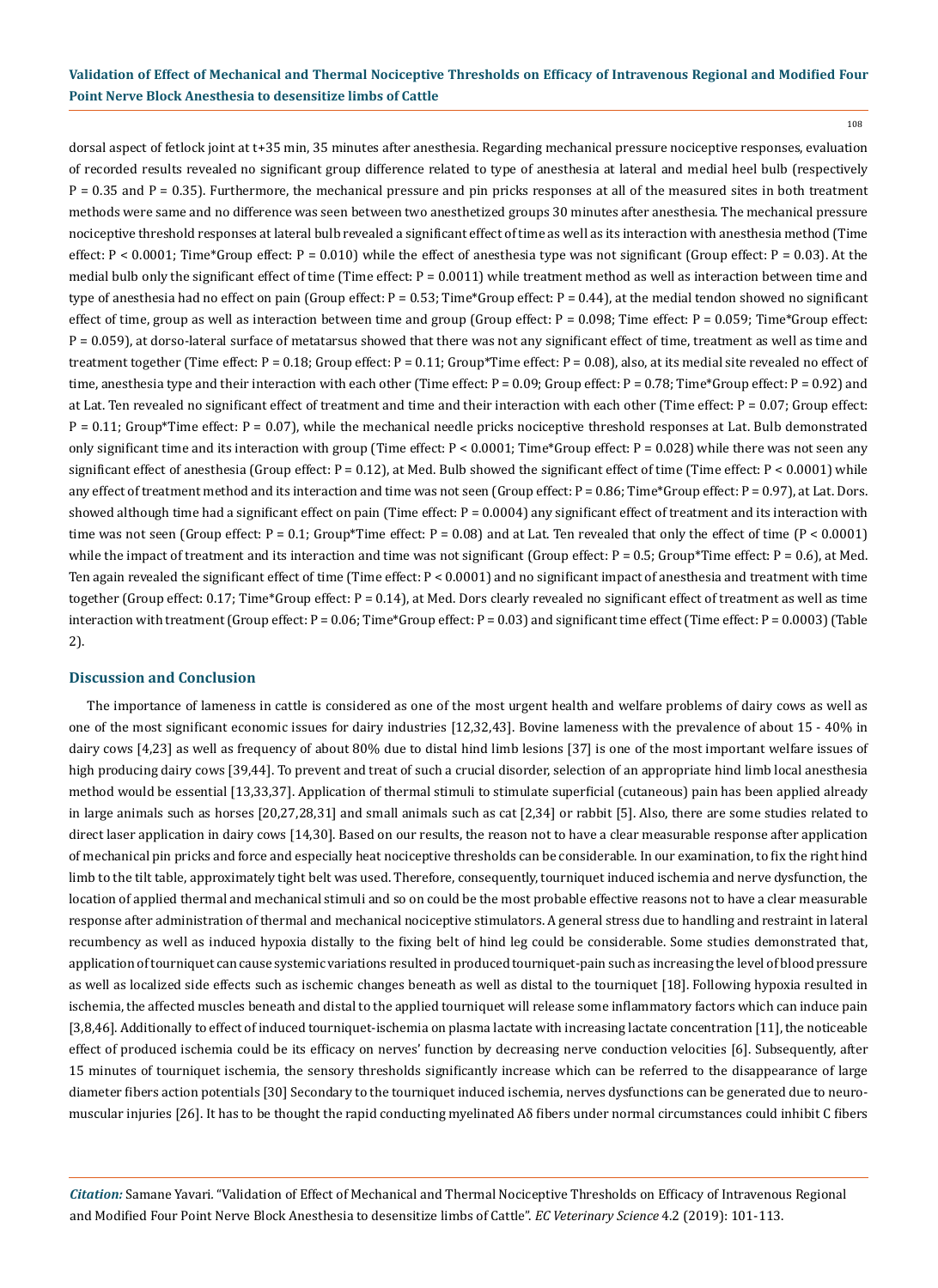in relation to the transmission of pain, can be blocked by mechanical compression within ischemia period. Touch sansation cannot be perceived when painful sensation is produced at the same time. Therefore, showing no reaction following mechanical noxious stimuli before anesthesia application resulted in tourniquet ischemia as well as induced nerve damages which both could produce tourniquet pain would be expected in some dairy cows with a tight fixing belt in lateral recumbency on the surgical tilt table [16].

The location of nociceptive threshold application would play a crucial rule inducing clear measurable response after nociceptive thresholds. For instance, regarding application of wireless thermal threshold testing device to induce noxious thermal stimuli at coronary band of the bovine claw, it would be noticeable to mention that coronary band area could have a lowest reliability to generate constant clear reaction to the heat stimulation [27,28], it has been referenced to the coronary band skin's thickness in different animal species. Furthermore, blood flow could be effective to produce thermal threshold nociceptive responses as well [20]. In overall, thermal threshold nociceptive responses at coronary band could be influenced by skin thickness as well as less blood flow of this area. Therefore, the more distal parts of the hind leg as thermal stimulation area like coronary band can possibly be affected the heat nociceptive threshold responses by the temperature changes as well as blood flow [27,28].

Mechanical stimulation devices should be easy to use with the reproducible responses as a result of mechanical stimulations [8]. One of its limitations is that the stimulus as well as its application's rate must be same from trial to trial. the mechanical pressure nociceptive threshold results of second part of study for onset of anesthesia revealed that there is no difference between the speed of onset of anesthesia at lateral and medial flexor tendon as well as lateral and medial dorsal aspect of fetlock joint and also lateral and medial heel bulb following anesthesia with either nerve block or intravenous regional analgesia. However, regarding the mechanical pressure nociceptive threshold responses from the examined dairy cows in our study, full anesthesia could be obtained fifteen minutes following intravenous regional anesthesia in all six examined sites includes of lateral and medial heel bulb, lateral and medial dorsal aspect of fetlock joint as well as lateral and medial flexor tendon while nerve block anesthesia was started at those six different sites following anesthesia already. About our second examination, the onset of anesthesia can be faster about ten minutes at the skin of heel after our modified four-point nerve block anesthesia compared to intravenous regional anesthesia as well as seven and half minutes following anesthesia's application at the skin of dorso-lateral coronary band. Furthermore, the duration of anesthesia would be the same between two anesthesia techniques as there was not seen any significant difference fifteen and thirty five minutes following anesthesia with either four points regional nerve block or intravenous regional anesthesia. It seems, if we had a plan to increase numbers of nociceptive threshold stimulations after anesthesia with increasing the duration of lateral recumbency on surgical tilt table, that could be possible to get to know which anesthesia technique would be ended sooner. However, regarding the time which veterinarians would need to perform at the distal hind limb, realizing the duration of full desensitized distal hind limb more than thirty five minutes following anesthesia would be great. As the results of our first assessment revealed, full desensitized distal hind leg could not be significantly different between fourpoint nerve block anesthesia method and intravenous regional anesthesia technique at the lateral and medial heel bulb, lateral and medial flexor tendon as well as lateral and medial dorsal aspect of fetlock joint. In other words, according to mechanical pin pricks nociceptive threshold responses, intravenous regional anesthesia and four-point nerve block anesthesia could induce same adequate analgesia at lateral and medial heel bulb, lateral and medial flexor tendon as well as lateral and medial dorsal surface of fetlock joint. Therefore, there is no difference to choose intravenous regional or nerve block anesthesia to have a full desensitization at lateral and medial heel bulb, lateral and medial flexor tendon as well as lateral and medial dorsal surface of fetlock joint. However, based on our evaluated results related to onset of anesthesia, intravenous regional anesthesia could be started about ten minutes after anesthesia's application later than our modified four-point nerve block anesthesia at the dorso-lateral coronary band skin as well as soft skin of heel. Based on the results of our first study, application of intravenous regional analgesia or administration the modified four-point nerve block anesthesia does not have any remarkable difference to have a full or complete desensitized area at lateral and medial heel bulb, lateral and medial flexor tendon as well as lateral and medial dorsal aspect of fetlock joint. Nonetheless, the onset of anesthesia would be still superior following our modified four-point nerve block anesthesia compared to intravenous regional analgesia at both sites of dorso-lateral coronary band as well as soft skin of heel. Those recorded results demonstrated that before choosing the local anesthesia technique, first of all, that's better to identify the desired desensitized area before any intervention. By this strategy, the veterinarians would have a full anesthesia in the minimum period of time needed for distal hind limb's surgical interventions. In our study, Top cat metrology device to induce heat

*Citation:* Samane Yavari*.* "Validation of Effect of Mechanical and Thermal Nociceptive Thresholds on Efficacy of Intravenous Regional and Modified Four Point Nerve Block Anesthesia to desensitize limbs of Cattle". *EC Veterinary Science* 4.2 (2019): 101-113.

109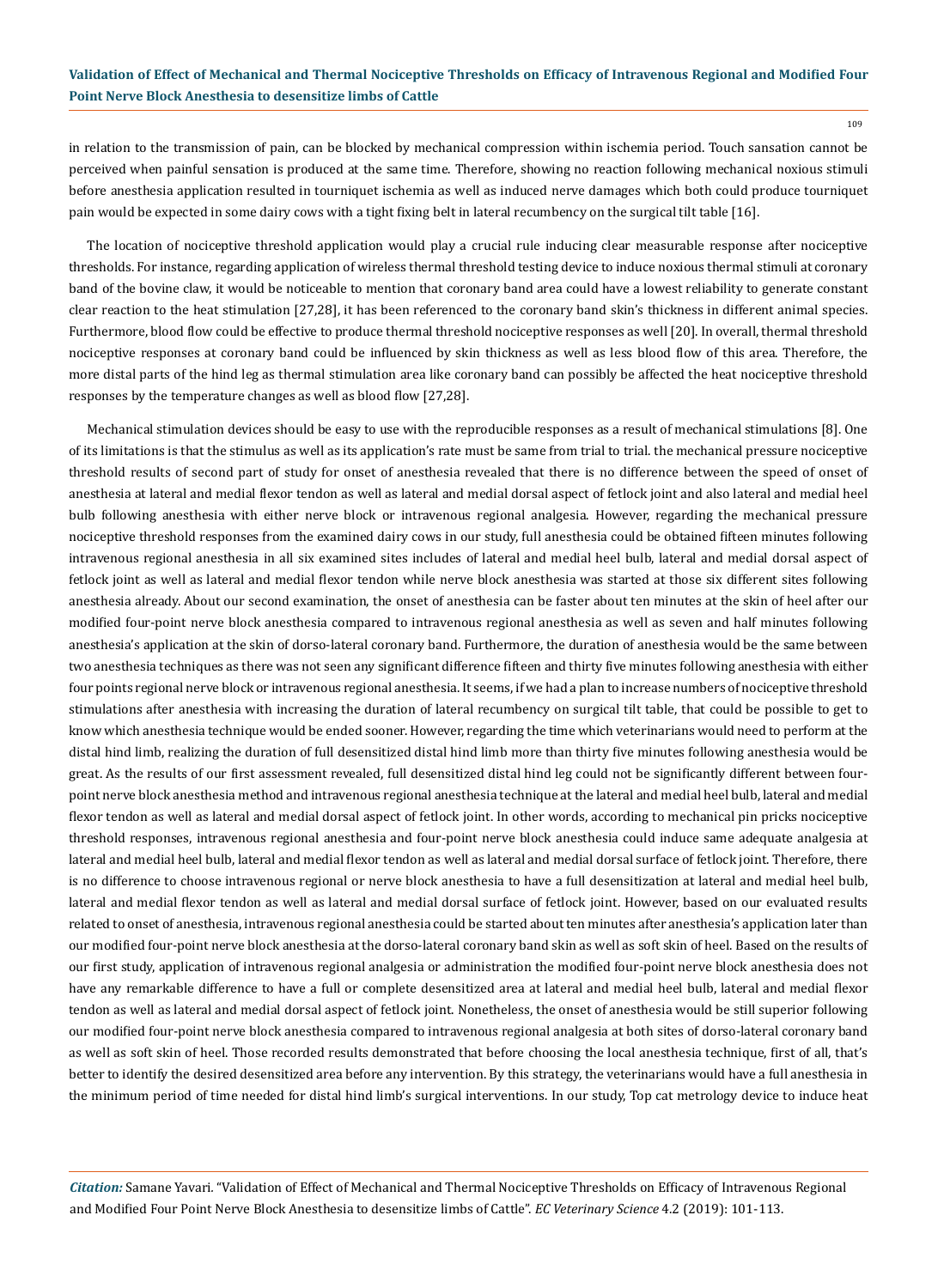110

nociceptive stimuli was used. This device is designed to induce heat stimulation with the cut-off at 55˚C in small animals. After some examinations on dairy cows, we decided to use. However, according to our results, 37.5% of examined dairy cows did not have any response even before anesthesia with either intravenous regional or modified four point nerve block anesthesia and 37,5% of dairy cows in one of their treated day had no response to thermal stimuli. General stress due to handling and restraint in lateral recumbency as well as induced hypoxia distally to the fixing belt of hind leg could be effective. Having no response following thermal nociceptive thresholds before anesthesia application in our study can be in agreement with Ashworth., *et al.* (2002) and Chabel., *et al.* (1990), stating that after hypoxia resulted in ischemia, affected muscles beneath and distal to the applied tourniquet can release some inflammatory factors to induce pain. Koga., *et al.* (2005) and Schaible and Richter (2004), explained that touch sansation cannot be perceived when painful sensation is produced at the same time. Thermal and mechanical noxious stimuli activate nociceptors of Aδ and C fibers in peripheral nerves and these fibers can be blocked by mechanical compression of tourniquet as well as tourniquet - induced ischemia. Therefore, showing no reaction following mechanical noxious stimuli before anesthesia application resulted in tourniquet ischemia as well as induced nerve damages would be expected in our examined dairy cows with the tight fixing belt. However, in spite of above studies, Moldaver (1954), highlighted that mechanical compression effect of tourniquet can eliminate the position sense, touch, vibration, motor and light pressure while warmth, coldth, pain and sympathetic sensations will not be affected under this mechanical compression and nerves distal to the tourniquet reply to electrical nociceptive thresholds. Although, application of wireless thermal stimulations have been developed nowadays [2] administration of such this stimuli should be considered in different species. In our experiment, Top cat metrology heat threshold testing device was used above the coronary band of the claw with a recognized thermal reaction of claw movement. That responses recorded, only 62.5% of dairy cows did not have a measurable response to such this heat stimulator under our experimental conditions such as application of thermal nociceptive threshold stimuli on the lateral recumbent dairy cows with an approximately tight fixing belt to fix legs to the surgical tilt table. Another effective considerable factor is that, our wireless thermal threshold testing device was applied to induce heat stimuli at coronary band of the bovine claw (effect of the location). Our results can be in agreement with Poller., *et al.* (2013), highlighting, thermal nociceptive measurements at the coronary band area could have the lowest reliability to generate constant clear response. That effect can be referenced to the coronary band thickness in different species of animals. Furthermore, blood flow could also be effective to produce thermal threshold nociceptive responses [20]. In overall, thermal nociceptive threshold responses at coronary band could be influenced by skin thickness as well as less blood flow of this area. Therefore, the more distal parts of the hind leg as thermal stimulation area like coronary band could be possibly affected the heat nociceptive threshold responses by temperature as well as blood flow [27,28]. The tissue damage resulted in thermal nociceptive threshold testing should be taken into an account as another effective factor. A valid pain measurement means should not cause tissue damage while thermal nociceptive threshold testing devices are more likely to cause small skin lesions than mechanical threshold testing systems [19] our study, the results of application of thermal nociceptive thresholds at coronary band of cattle claw in our study are in agreement with Natalini and Robinson (2000) as well as Natalini., *et al.* (2006) mentioning due to inadvisable increasing cut-off thermal thresholds, superficial skin lesions can occur. Moreover, daily variations of environmental temperature can affect thermal nociceptive threshold testing not only within some animal related factors such as skin temperature or presence of skin moisture but also can interfere with heat stimulation device directly [24,34,35]. In conclusion, heat nociceptive threshold devices are the third most reliable stimulators after electrical and mechanical stimulators to measure pain in dairy cows base on their application's criteria.

## **Bibliography**

- 1. [Antalovsky A. "Technika mistni nitrozilni anestezie na distalnich castech koncetin u skotu \(Technik der intravenösen lokalen](https://www.thieme-connect.com/products/ejournals/abstract/10.1055/s-0038-1624042)  [Schmerzausschaltung im distalen Gliedmaßen-bereich beim Rind\)".](https://www.thieme-connect.com/products/ejournals/abstract/10.1055/s-0038-1624042) *Study Veterinary Medicine 37.*7 (1965): 413-420.
- 2. [Ambros B and T Duke. "Effect of low dose rate ketamine infusions on thermal and mechanical thresholds in conscious cats".](https://www.ncbi.nlm.nih.gov/pubmed/23782722) *Veterinary [Anaesthesia and Analgesia](https://www.ncbi.nlm.nih.gov/pubmed/23782722)* 40 (2013): e76-e82.
- 3. Ashworth., *et al*[. "The influence of timing and route of administration of intravenous ketorolac on analgesia after hand surgery".](https://www.ncbi.nlm.nih.gov/pubmed/12010266) *Anaesthesia* [57.6 \(2002\): 535-539.](https://www.ncbi.nlm.nih.gov/pubmed/12010266)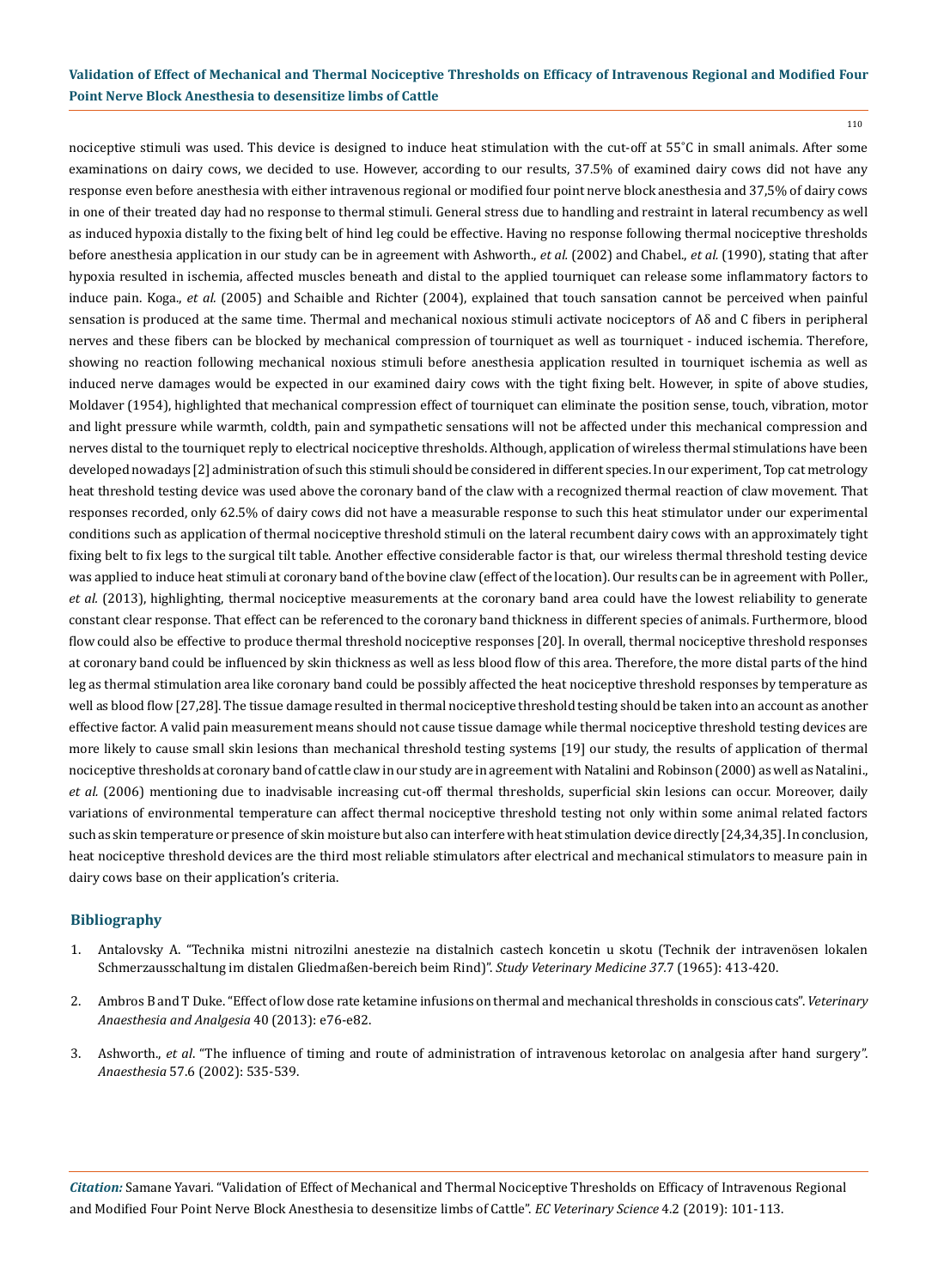- 4. Barker Z E., *et al*[. "Assessment of lameness prevalence and associated risk factors in dairy herds in England and Wales".](https://www.ncbi.nlm.nih.gov/pubmed/20172213) *Journal of Dairy Science* [93 \(2010\): 932-941.](https://www.ncbi.nlm.nih.gov/pubmed/20172213)
- 5. Barter L S., *et al*[. "Thermal threshold testing for evaluation of analgesics in New Zealand white rabbits".](https://www.ncbi.nlm.nih.gov/pubmed/23562032) *Journal of the American [Association for Laboratory Animal Science](https://www.ncbi.nlm.nih.gov/pubmed/23562032)* 52.1 (2013): 44-47.
- 6. Baron G., *et al*[. "Effects of tourniquet ischemia on current perception thresholds in healthy volunteers".](https://www.ncbi.nlm.nih.gov/pubmed/17147686) *Pain Practice* 2.2 (2002): [129-133.](https://www.ncbi.nlm.nih.gov/pubmed/17147686)
- 7. Chambers., *et al*[. "Further development of equipment to measure nociceptive thresholds in large animals".](https://www.sciencedirect.com/science/article/pii/S1351657416300870) *Veterinary Anaesthesia and Analgesia* [21.2 \(1994\): 66-72.](https://www.sciencedirect.com/science/article/pii/S1351657416300870)
- 8. Chambers., *et al*[. "A device for testing nociceptive thresholds in horses".](https://www.sciencedirect.com/science/article/pii/S0950781716300151) *Journal of Veterinary Anaesthesia* 17 (1990): 42-44.
- 9. Dixon., *et al*[. "A small, silent, low friction, linear actuator for mechanical nociceptive testing in veterinary research".](https://www.researchgate.net/publication/44587670_A_small_silent_low_friction_linear_actuator_for_mechanical_nociceptive_testing_in_veterinary_research) *Laboratory Animals* [44 \(2010\): 247-253.](https://www.researchgate.net/publication/44587670_A_small_silent_low_friction_linear_actuator_for_mechanical_nociceptive_testing_in_veterinary_research)
- 10. Dixon MJ., *et al*[. "Brondani, and S.P.L. Luna. Development of a pressure nociceptive threshold testing device for evaluation of analgesics](https://www.vaajournal.org/article/S1467-2987(16)30508-6/fulltext) in cats". *[Research in Veterinary Science](https://www.vaajournal.org/article/S1467-2987(16)30508-6/fulltext)* 82 (2007): 85-92.
- 11. Ejaz A., *et al*[. "Tourniquet induced ischemia and changes in metabolism during TKA: a randomized study using microdialysis".](https://www.ncbi.nlm.nih.gov/pubmed/26510621) *BMC [Musculoskeletal Disorders](https://www.ncbi.nlm.nih.gov/pubmed/26510621)* 16 (2015): 326.
- 12. Grِhn Y T., *et al*[. "Optimizing replacement of dairy cows: modeling the effects of diseases".](https://www.ncbi.nlm.nih.gov/pubmed/14516715) *Preventive Veterinary Medicine* 61 (2003): [27-43.](https://www.ncbi.nlm.nih.gov/pubmed/14516715)
- 13. Heppelmann M., *et al*[. "Advances in surgical treatment of septic arthritis of the distal interphalangeal joint in cattle: A review".](https://www.ncbi.nlm.nih.gov/pubmed/18675566) *The Veterinary Journal* [182 \(2009\): 162-175.](https://www.ncbi.nlm.nih.gov/pubmed/18675566)
- 14. Herskin M S., *et al*[. "A laser-based method to measure thermal nociception in dairy cows: Short-term repeatability and effects of](https://www.semanticscholar.org/paper/A-laser-based-method-to-measure-thermal-nociception-Herskin-Mueller/bef800023f61bc929f19a66db72a7a5f4a663011) [power output and skin condition".](https://www.semanticscholar.org/paper/A-laser-based-method-to-measure-thermal-nociception-Herskin-Mueller/bef800023f61bc929f19a66db72a7a5f4a663011) *Journal of Animal Science* 81 (2003): 945-954.
- 15. Hamlin R L., *et al*. "Method of objective assessment of analgesia in the dog". *[Journal of Veterinary Pharmacology and Therapeutics](https://www.ncbi.nlm.nih.gov/pubmed/3184262)* 11.2 [\(1988\): 215-220.](https://www.ncbi.nlm.nih.gov/pubmed/3184262)
- 16. Koga K., *et al*[. "Katafuchi, and M. Yoshimura. Selective activation of primary afferent fibers evaluated by sine-wave electrical](https://www.ncbi.nlm.nih.gov/pmc/articles/PMC1083421/)  stimulation". *[Molecular Pain](https://www.ncbi.nlm.nih.gov/pmc/articles/PMC1083421/)* (2005).
- 17. Kim Y S., *et al*[. "Improving Tenderness of Forage-Finished Beef Using a Low-Voltage ElectricalStimulator".](https://www.ctahr.hawaii.edu/oc/freepubs/pdf/FST-22.pdf) *Food Safety and Technology* [\(2007\): FST-22.](https://www.ctahr.hawaii.edu/oc/freepubs/pdf/FST-22.pdf)
- 18. Kruse H., *et al*[. "Tourniquet use during ankle surgery leads to increased postoperative opioid use".](https://www.ncbi.nlm.nih.gov/pubmed/25979462) *Journal of Clinical Anesthesia* 27.5 [\(2015\): 380-384.](https://www.ncbi.nlm.nih.gov/pubmed/25979462)
- 19. Luna S P., *et al*[. "Oliveira, N. Crosignani, P.M. Taylor, and J.C. Pantoja. Validation of mechanical, electrical and thermal nociceptive](https://www.ncbi.nlm.nih.gov/pubmed/25130475) [stimulation methods in horses".](https://www.ncbi.nlm.nih.gov/pubmed/25130475) *Equine Veterinary Journal* 47.5 (2014): 609-614.
- *20. [Love E J., et al. "Thermal and mechanical nociceptive threshold testing in horses: a review". Veterinary Anaesthesia and Analgesia](https://www.ncbi.nlm.nih.gov/pubmed/21214705)* 38 [\(2011\): 3-14.](https://www.ncbi.nlm.nih.gov/pubmed/21214705)
- 21. Laven R A., *et al*[. "Assessment of the duration of the pain response associated with lameness in dairy cows and the influence of](https://www.ncbi.nlm.nih.gov/pubmed/18836500) treatment". *[New Zealand Veterinary Journal](https://www.ncbi.nlm.nih.gov/pubmed/18836500)* 56.2 (2008): 210-217.
- 22. [Moldaver J. "Tourniquet paralysis syndrome".](https://www.ncbi.nlm.nih.gov/pubmed/13123650) *The Archives of Surgery* 68.2 (1959): 136-144.

*Citation:* Samane Yavari*.* "Validation of Effect of Mechanical and Thermal Nociceptive Thresholds on Efficacy of Intravenous Regional and Modified Four Point Nerve Block Anesthesia to desensitize limbs of Cattle". *EC Veterinary Science* 4.2 (2019): 101-113.

111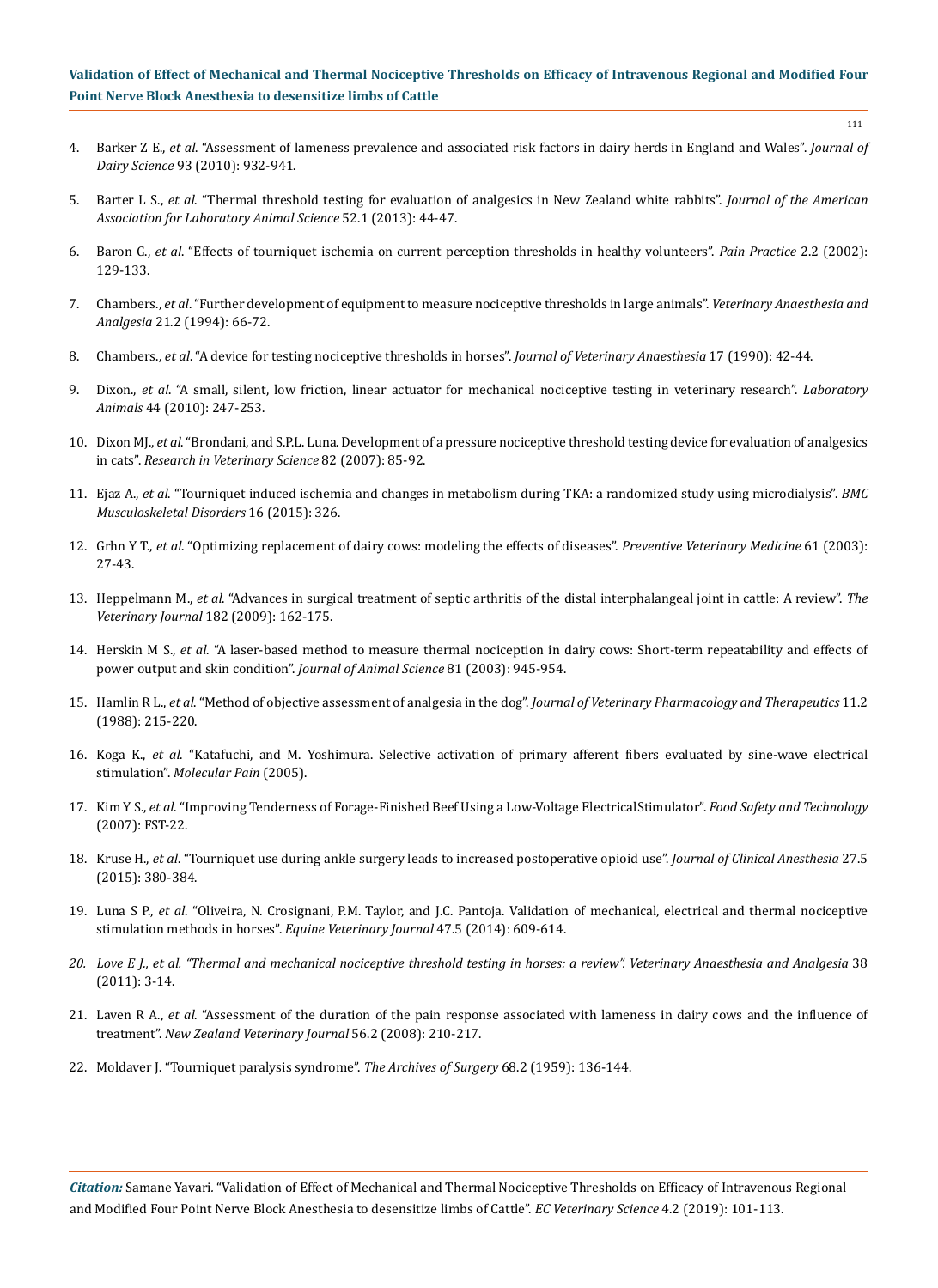- 112
- 23. Main D C., *et al*[. "Whay, and W.J. Browne. Sampling strategies for monitoring lameness in dairy cattle".](https://www.ncbi.nlm.nih.gov/pubmed/20412910) *Journal of Dairy Science* 93 [\(2010\): 1970-1978.](https://www.ncbi.nlm.nih.gov/pubmed/20412910)
- 24. [Natalini C C and E P Robinson. "Evaluation of the analgesic effects of epidurally administered morphine, alfentanil, butorphanol,](https://www.ncbi.nlm.nih.gov/pubmed/11131602) tramadol, and U50488 in horses". *[American Journal of Veterinary Research](https://www.ncbi.nlm.nih.gov/pubmed/11131602)* 61.2 (2000): 1579-1586.
- 25. Neddermeyer T J., *et al*[. "Principle components analysis of pain thresholds to thermal, electrical, and mechanicalstimuli suggests a](https://www.sciencedirect.com/science/article/pii/S0304395907007543) [predominant common source of variance".](https://www.sciencedirect.com/science/article/pii/S0304395907007543) *Pain* 138 (2008): 286-291.
- 26. Olivecrona C., *et al*[. "Tourniquet cuff pressure and nerve injury in knee arthroplasty in a bloodless field: aneurophysiological study".](https://www.ncbi.nlm.nih.gov/pmc/articles/PMC3639336/) *Acta Orthopaedica* [84.2 \(2013\): 159-164.](https://www.ncbi.nlm.nih.gov/pmc/articles/PMC3639336/)
- 27. Poller C., *et al*[. "Nociceptive thermal threshold testing in horses-effect of neuroleptic sedation andneuroleptanalgesia at different](https://www.ncbi.nlm.nih.gov/pubmed/23837730) stimulation sites". *[BMC Veterinary Research](https://www.ncbi.nlm.nih.gov/pubmed/23837730)* 9 (2013): 135.
- 28. Poller C., *et al*[. "Evaluation of contact heat thermal threshold testing for standardized assessment ofcutaneous nociception in horses](https://www.ncbi.nlm.nih.gov/pmc/articles/PMC3551666/)[comparison of different locations and environmental conditions".](https://www.ncbi.nlm.nih.gov/pmc/articles/PMC3551666/) *BMC Veterinary Research* 9 (2013): 4.
- 29. Rizk A., *et al*[. "The use of xylazine hydrochloride in an analgesic protocol for claw treatment of lame dairy cows in lateral recumbency](https://www.ncbi.nlm.nih.gov/pubmed/22503720)  [on a surgical tipping table".](https://www.ncbi.nlm.nih.gov/pubmed/22503720) *The Veterinary Journal* 192.2 (2016): 193-198.
- 30. Rasmussen D B., *et al*[. "Changes in thermal nociceptive responses in dairy cows following experimentally induced Escherichia coli](https://actavetscand.biomedcentral.com/articles/10.1186/1751-0147-53-32) mastitis" . *[Acta Veterinaria Scandinavica](https://actavetscand.biomedcentral.com/articles/10.1186/1751-0147-53-32)* 53 (2011): 32.
- 31. Robertson I S., *et al*[. "Effect of different methods of castration on behaviour and plasma cortisol in calves of three ages".](https://www.ncbi.nlm.nih.gov/pubmed/8146458) *Research in [Veterinary Science](https://www.ncbi.nlm.nih.gov/pubmed/8146458)* 56.1 (1994): 8-17.
- 32. Seegers H., *et al*[. "Reasons for culling in French Holstein cows".](https://www.ncbi.nlm.nih.gov/pubmed/9820887) *Preventive Veterinary Medicine*. 36.4 (1998): 257-271.
- 33. Starke A., *et al*[. "Septic Arthritis of the distal interphalangeal joint in cattle: compariron of digitalamputation and joint resection by](https://www.ncbi.nlm.nih.gov/pubmed/17547598) solar approach". *Veterinary Surgery* [36.4 \(2007\): 350-359.](https://www.ncbi.nlm.nih.gov/pubmed/17547598)
- 34. Steagall P V M., *et al*[. "Effects of buprenorphine, carprofen and saline on thermal and mechanical nociceptive thresholds in cats".](https://www.researchgate.net/publication/229671675_Effects_of_buprenorphine_carprofen_and_saline_on_thermal_and_mechanical_nociceptive_thresholds_in_cats)  *[Veterinary Anaesthesia and Analgesia](https://www.researchgate.net/publication/229671675_Effects_of_buprenorphine_carprofen_and_saline_on_thermal_and_mechanical_nociceptive_thresholds_in_cats)* 34.5 (2007): 344-350.
- 35. Schaible H G and F Richter. "Pathophysiology of pain". *Langenbeck's Archives of Surgery* 389 (2004): 237-243.
- 36. Tylor P M., *et al*[. "Evaluation of the use of thermal thresholds to investigate NSAID analgesia in a model ofinflammatory pain in cats".](https://journals.sagepub.com/doi/abs/10.1016/j.jfms.2007.03.008?journalCode=jfma) *[Journal of Feline Medicine and Surgery](https://journals.sagepub.com/doi/abs/10.1016/j.jfms.2007.03.008?journalCode=jfma)* 9 (2007): 313-318.
- 37. Toussaint-Raven E. "Cattle footcare and claw trimming". The Crowood Press Ltd, Marlborough (2003).
- 38. Van Amstel S R and J K Shearer. "Manual for treatment and control of lameness in cattle". *Ames: Blackwell Publishing Professional* (2006).
- 39. [Vermunt J J. "One step closer to unravelling the pathophysiology of claw horn disruption: For the sakeof the cows' welfare".](https://www.ncbi.nlm.nih.gov/pubmed/17141542) *The Veterinary Journal* [174.2 \(2007\): 219-220.](https://www.ncbi.nlm.nih.gov/pubmed/17141542)
- 40. Veissier I., *et al*[. "A laser-based method for measuring thermal nociception of cattle".](https://www.ncbi.nlm.nih.gov/pubmed/10700628) *Applied Animal Behaviour Science* 66.4 (2000): [289-304.](https://www.ncbi.nlm.nih.gov/pubmed/10700628)
- 41. Wangler A., *et al*. Verlنngerung der Nutzungsdauer der Milchkühe durch eine gute Tiergesundheit beigleichzeitig hoher Lebensleistung zur Erhhung der Effizienz des Tiereinsatzes.Forschungsbericht (Nr. 2/22), Landesforschungsanstalt für Landwirtschaft und FischereiMecklenburg-Vorpommern, Institute für Tierproduktion (2006).